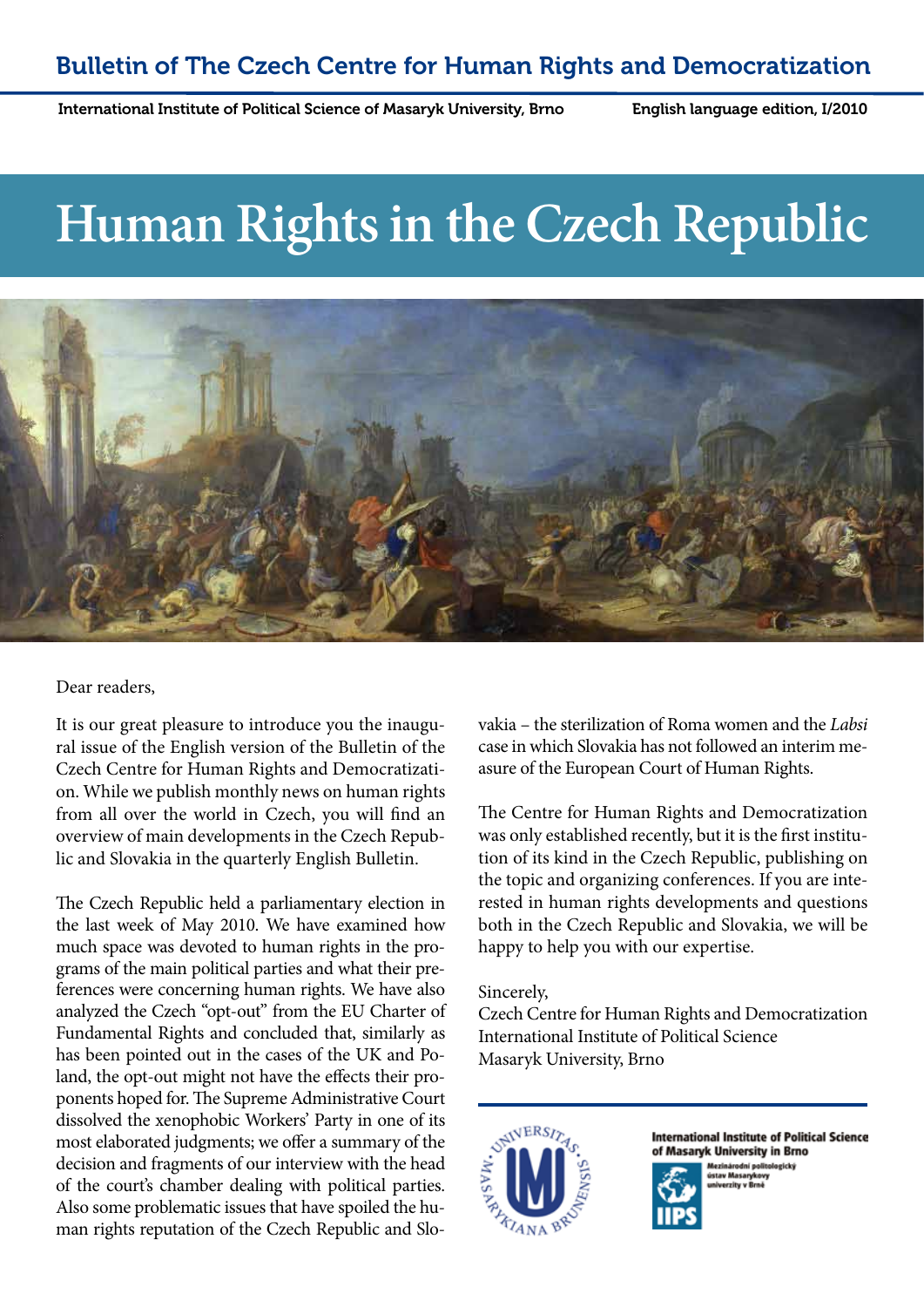| International Institute of Political Science of Masaryk University, Brno                                                                 | www.iips.cz     |
|------------------------------------------------------------------------------------------------------------------------------------------|-----------------|
| Content                                                                                                                                  |                 |
| United Nations, Human Rights, and the Czech Presidency of the EU<br>Interview with Petr Preclík                                          | $\vert 3 \vert$ |
| The Czech Opt-out from the Charter of Fundamental Rights of the EU<br><b>Really an Opt-out?</b><br>Helena Bončková                       | $\vert 5 \vert$ |
| The Czech Workers' Party Dissolved by the Supreme Administrative Court<br>Ladislav Vyhnánek                                              | 7               |
| Slovakia vs. Strasbourg<br>Slovakia Ignores an Interim Measure of the European Court of Human Rights<br>Hubert Smekal, Katarína Šipulová | 9               |
| Three Guantanamo Prisoners to be Transferred to Slovakia<br>Why not to the Czech Republic?<br>Tereza Kubíčková                           | $\vert$ 10      |
| <b>Human Rights and Elections</b><br>Programs of the Czech Political Parties in the 2010 Parliamentary Elections<br>Ladislav Vyhnánek    | $\vert$ 12      |
| <b>Compensation for Non-pecuniary Damages Caused By Illegal Sterilisation</b><br><b>Ivan Prouza</b>                                      | $\vert$ 14      |
| The Czech Racial Discrimination Report for the UN<br><b>Ivan Prouza</b>                                                                  | 14              |

### **The Czech Centre for Human Rights and Democratization**

The Czech Republic was lacking an academic center whose goal would be to conduct an impartial research on humanrights-related topics. Despite of the fact that the Czech Republic often presents itself as a country which values human rights and also tries to incorporate them into its foreign policy, social science research on this topic is not well developed here. The Czech Centre for Human Rights and Democratization (CCHRD) represents an independent academic institution dedicated to analyzing human rights from both social science and international law points of view.

The Czech Centre for Human Rights and Democratization has been founded to fill this gap and create an independent academic environment for human rights research. The Centre operates under the aegis of the International Institute of Political Science of Masaryk University, and cooperates with other academic institutions. Both the Faculty of Social Studies and the Faculty of Law of Masaryk University are to be found among partner institutions of the Centre. It also cooperates with non-governmental institutions and judicial institutions – the Constitutional Court of the Czech Republic, the Supreme Administrative Court of the Czech Republic, and the European Court for Human Rights.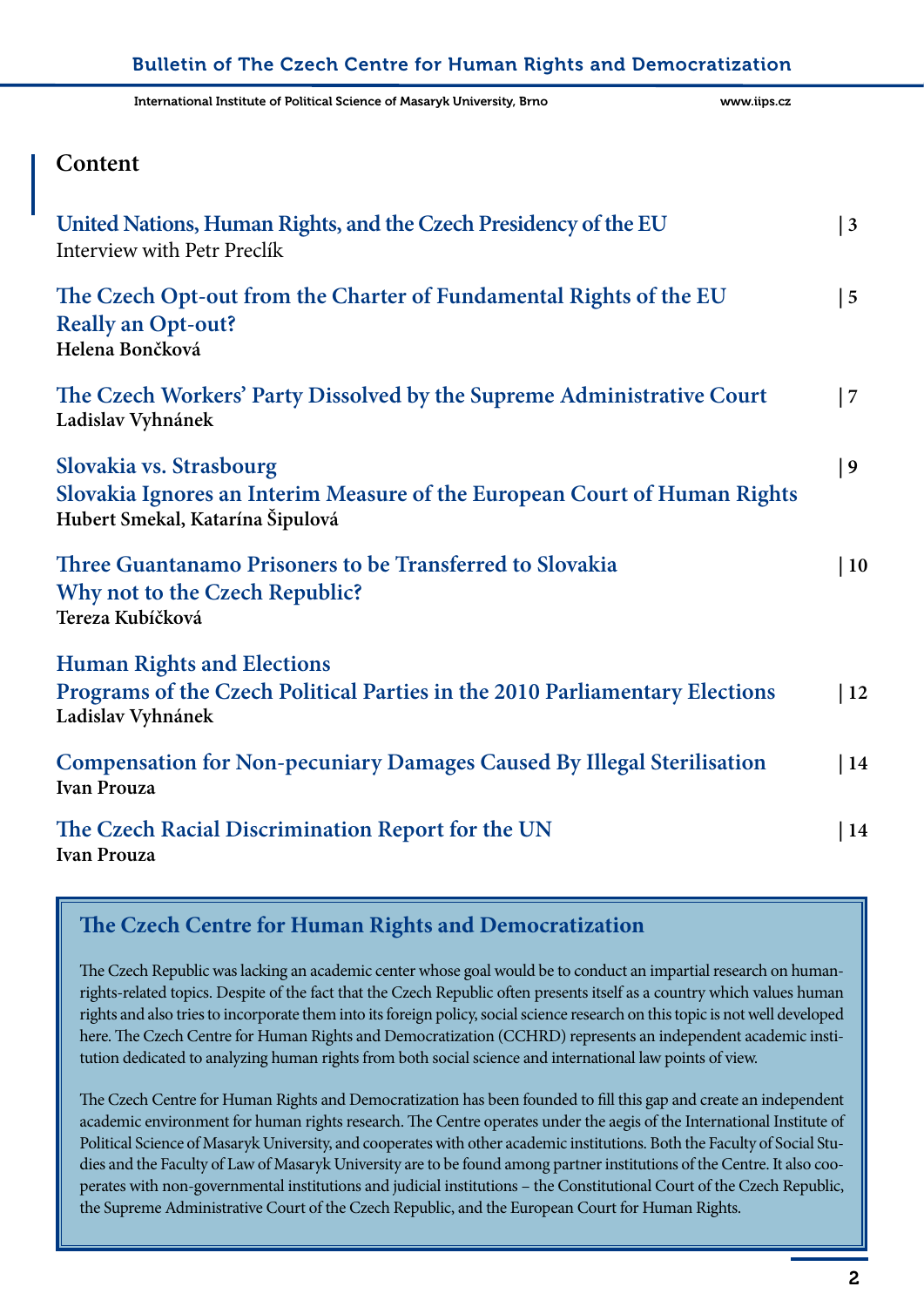### **The UN, Human Rights, and the Czech Presidency of the EU- Interview with Petr Preclík**



*Petr Preclík is a graduate of International Relations at the Faculty of Social Studies at Masaryk University in Brno and he also graduated from the Human Rights and Democratization E.MA program in Venice.* 

*Last year he worked as an advisor for human rights during the Czech Presidency of the EU at the UN in Geneva and in the delegation of the European Commission in New York. Petr Preclík is mainly concerned with the issue of human rights in the Russian Federation and the theme of his Master thesis was primarily focused on the Russian Federation. The topic of his thesis was "Culture Re–introduced: Contestation of Human Rights in Contemporary Russia".*

We have asked Petr questions mainly about his experiences while working at the UN as well as a few questions about the Czech Republic Presidency of the European Union in 2009 concerning human rights issues.

#### **How has the transformation of the Commission for Human Rights to the Council for Human Rights been evaluated?**

It is believed that the Council is powerless, polarized, and often blocked, which prevents it from reacting to a human rights crisis. The existence of the sole Council subordinated directly to the General Assembly, not to the Economic and Social Council as the Commission used to be, threatens the existence of the Third Committee of the General Assembly, which deals with human rights as well. Some states argue that there is a duplication of the organs of UN and are in favor of cancelling the Committee. On the other hand, currently the UN is undergoing a long-term process, and as a part of the process the issue of human rights has become a part of the agenda of all UN organs, including the Security Council. The potential of human rights and discussion dealing with this issue at the UN have definitely the different qualitative level than it used to be in case of the former Commission. The audit in 2011 is going to have a relevant impact on evaluation of the work of the Council for Human Rights.

#### **What steps could be made for the Council for Human rights to be less politicized?**

The Council does not need to be depoliticized. Human rights are always politics! Probably you might have meant polarization of the Council and voting based on the geographic key rather than according to issues being discussed. But this is not a procedural problem but political. In all groups there are some moderate members and these states need to be negotiated first and as soon as possible. The polarization of the Council is always used as an excuse that is supposed to cover the inability of the Western countries to react and negotiate with the countries mentioned above. The EU believes that it is necessary to cooperate more with the countries of Latin America and Africa. But then the EU discusses behind closed doors, sometimes even for a period of two months, and a day before an important vote it remembers its (again not kept) resolution. Most of the countries do refuse the concepts, defended by the radical members of the Council, for example defamation of religion. The voting about the resolution concerning Sudan last year, proved that a lot of small African states are willing to vote against the geographical key if they are involved in the process soon enough.

**It seems that the USA has been losing its influence in the debates concerning human rights and also the powers first obviously pro – American (India or Brazil) have recently voted with China or Russia rather than with the USA. Is it true? Is it more difficult either for the USA or the EU to find an ally?** 

I would say that the USA and the EU have missed an important shift in the understanding of human rights. The EU has been still emphasizing the same issues, but at the present time other issues have been more urgent. European unwillingness to find a compromise on the topics such as development, migration, climate and international trade makes hard for it to find any partners, and not just at the UN. At the same time the EU obviously overestimates the inner coordination among 27 EU members, which to a particular extent causes the EU to open further discussions with other actors too late. Therefore, many states have a feeling that they are left out from any discussions and are introduced to a pre-ordained conclusion when time is almost up.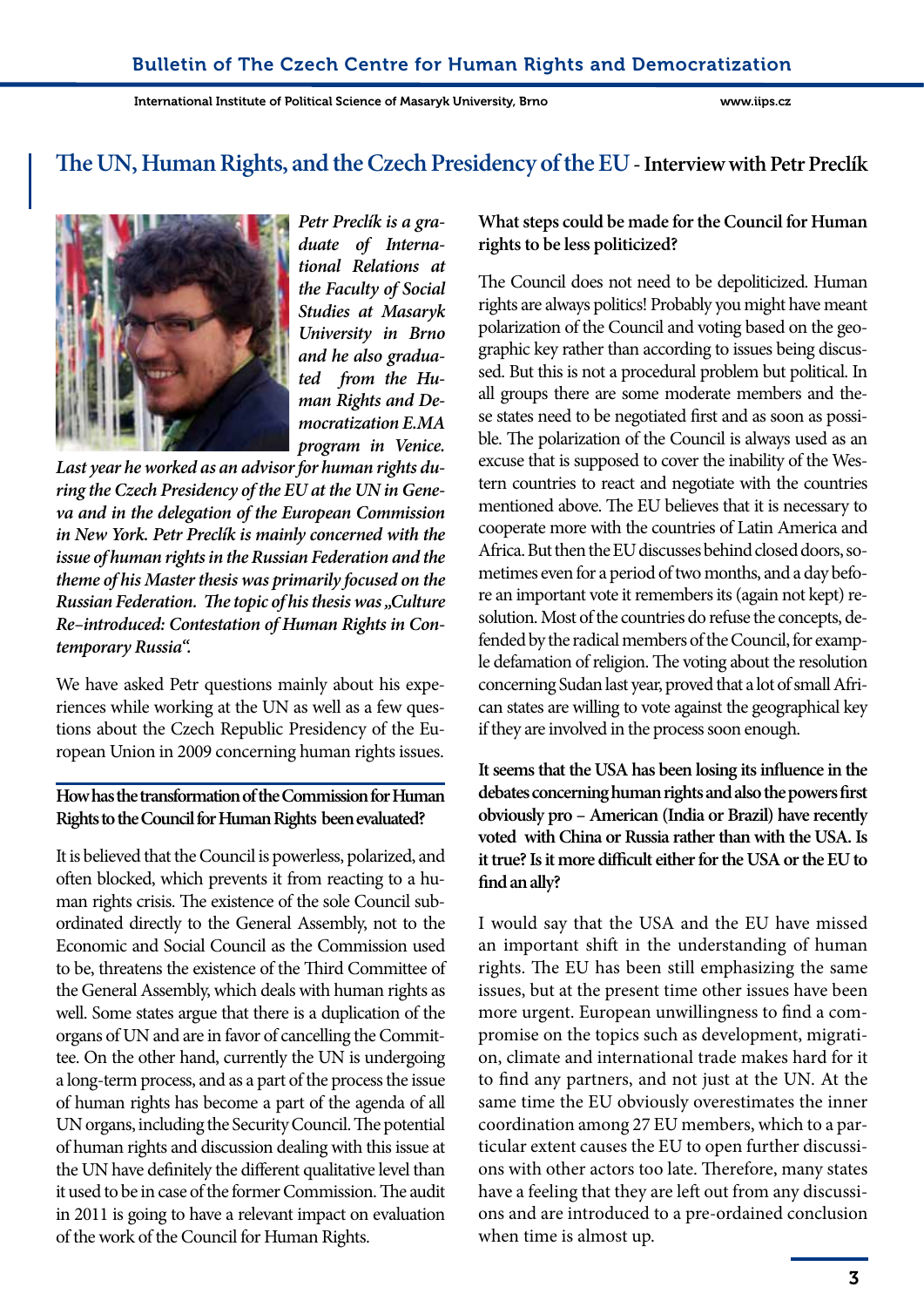#### **How do you evaluate the effectiveness of the UN concerning human rights?**

The UN is the only platform where the human rights are discussed in a worldwide sense and all countries, even those with the worst human rights records, participate in the discussion. This makes the UN unique and needed.

#### **What is the main problem of the UN mechanisms?**

The main problem of the UN in the human rights field has always been the problem of non-interference in the internal affairs of a state that is granted to all countries by Article 2 of the UN Charter. The problem is how to discuss and comment on the situation in a particular country without a direct interference into its internal affairs. The mechanisms that are able to do it are considered to be successful. At present there is a Universal Periodic Review of Human Rights which has proven to be successful. On the other hand, special sessions of the Council and their geographically focused rapporteurs, who are almost dying out, have been less successful.

#### **What practices of states have attracted your interest most?**

Many states have understood that that the UN will never get rid of some practices. As a good example the NGOs can be used. States such as China, Cuba, Sudan or Sri Lanka have recently started to bring to Geneva NGOs that actually pretend to be NGOs. These "governmental non-governmental organizations" are, however, on a "neutral" side, defending their country of origin and are actually preventing other "genuine" NGOs from criticizing their governments by taking too much time in the discussions, so there is little time left for other NGOs which want to bring more critical views on the issue at hand. Some diplomats started to bring the representatives of these NGOs by their cars at night time which enables them to be put on the list much earlier than the representatives of other NGOs who are let into the building of UN no earlier than 8 am. This means that during the meeting, claims such as "Havana is in the avant-garde of human rights" can be heard!

#### **How was the Czech Presidency of the European Union in 2009 evaluated concerning human rights?**

I can only evaluate the mission in Geneva which I have experienced. From my point of view it was a success. The Czech Republic managed two main meetings and three special sessions: the Durban Revision Conference and also the negotiations of Revision Reports about human rights in Cuba, Russia, and China.

#### **Is there any event that can be considered to be a great success or on the other hand one that was not a success at all?**

Among the biggest successes we can count the achievement of a consensual resolution on Myanmar as well as an extension of the mandate of an independent expert for Sudan. On the other hand, the special session about Sri Lanka, which turned out to be a one man show of this island, is considered to be a shame for the EU. The Western countries themselves chose some controversial methods in their attempt to fight terrorism and therefore the criticism of Sri Lanka was based on weak arguments and the opinion of the other side seemed to be stronger. The claim that the defeat of terrorists, after almost 25 years of lasting conflict, is needed to be celebrated and that there is no need for further analysis of the methods used to achieve the victory, dominated the discussion.

#### **Is EU considered to be a coherent actor by the other delegations?**

In some areas we can say that it is. For example in cases of issues such as racism, its relation to Palestine or the right to development – it is harder to come to an agreement and find a common position. Most countries take advantage of this. In these areas, the negotiation potential of the EU is quite weak. In case of other issues – such as migration – the common opinion is based on tight compromise, which gives the countries just a small space for further negotiations. There are some topics such as freedom of speech, the death penalty, the geographic mandate, where the EU is coherent and its position is strong.

**The International Institute of Political Science of Masaryk University** is an independent research body established in 1990. Since then, it has focused on the topics of political, social, economic and legal development of society. As a university interdisciplinary institution, it contributes to the cultivation and development of social science fields of study and their accessability to the wider public. The Institute is having an impact on contemporary



political science through initiating and realization of its own research projects. It also regularly publishes the outcomes of its research in both periodicals and non-periodicals, and coordinates and organizes scholarly conferences and lectures.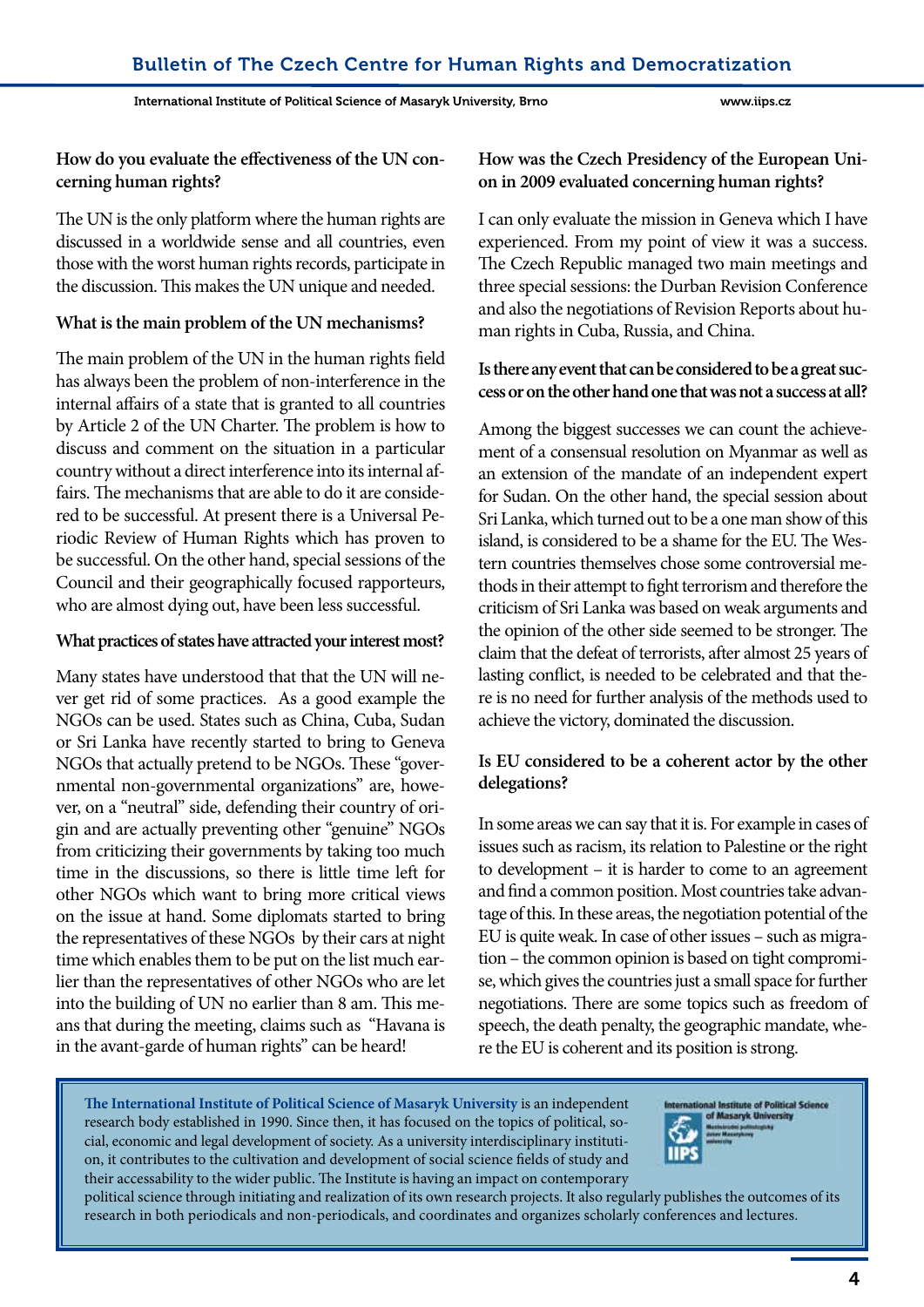# **The Czech Opt-out from the Charter of Fundamental Rights of the EU: Really an Opt-out?**

#### **Helena Bončková**

On 3rd November 2009 the President of the Czech Republic signed the Treaty of Lisbon. Due to this act the long process of ratification was completed not only in the Czech Republic but also in the European Union as a whole. The president reacted to the positive ruling of the Czech Constitutional Court from the same day regarding the compliance of the Treaty of Lisbon with the Czech constitutional order. The President had earlier conditioned his signature on the adoption of the so called opt-out from the Charter of Fundamental Rights of the European Union. Other member states promised the adoption of the opt-out for the Czech Republic on the summit of the European Council in Brussels in October 2009. The optout is to be included in the text of the founding treaties when the next Accession Treaty is concluded.<sup>1</sup> The nature and effects of the opt-out for the Czech Republic have been under discussion in the Czech media as well as in political disputes. The ongoing di-

scussions have unfortunately showed entirely erroneous ideas of some actors concerning the meaning of the Charter of Fundamental Rights and the relevant case law of the Court of Justice.

First of all, the label "opt-out" is completely misleading in relation to the content of the Protocol No. 30 on the application of the Charter of Fundamental Rights of the European Union to Poland and to the United Kingdom which should also apply to the Czech Republic once the amendment is included in primary law. The Protocol does not state anything about possible exclusion of the application of the Charter of Fundamental Rights in the relevant member states. From the text of the Protocol, only some limitations could be deduced as far as the application of the Charter is concerned. Article 1, Paragraph 1 of the Protocol states: "*The Charter does not extend the ability of the Court of Justice of the European Union,* 

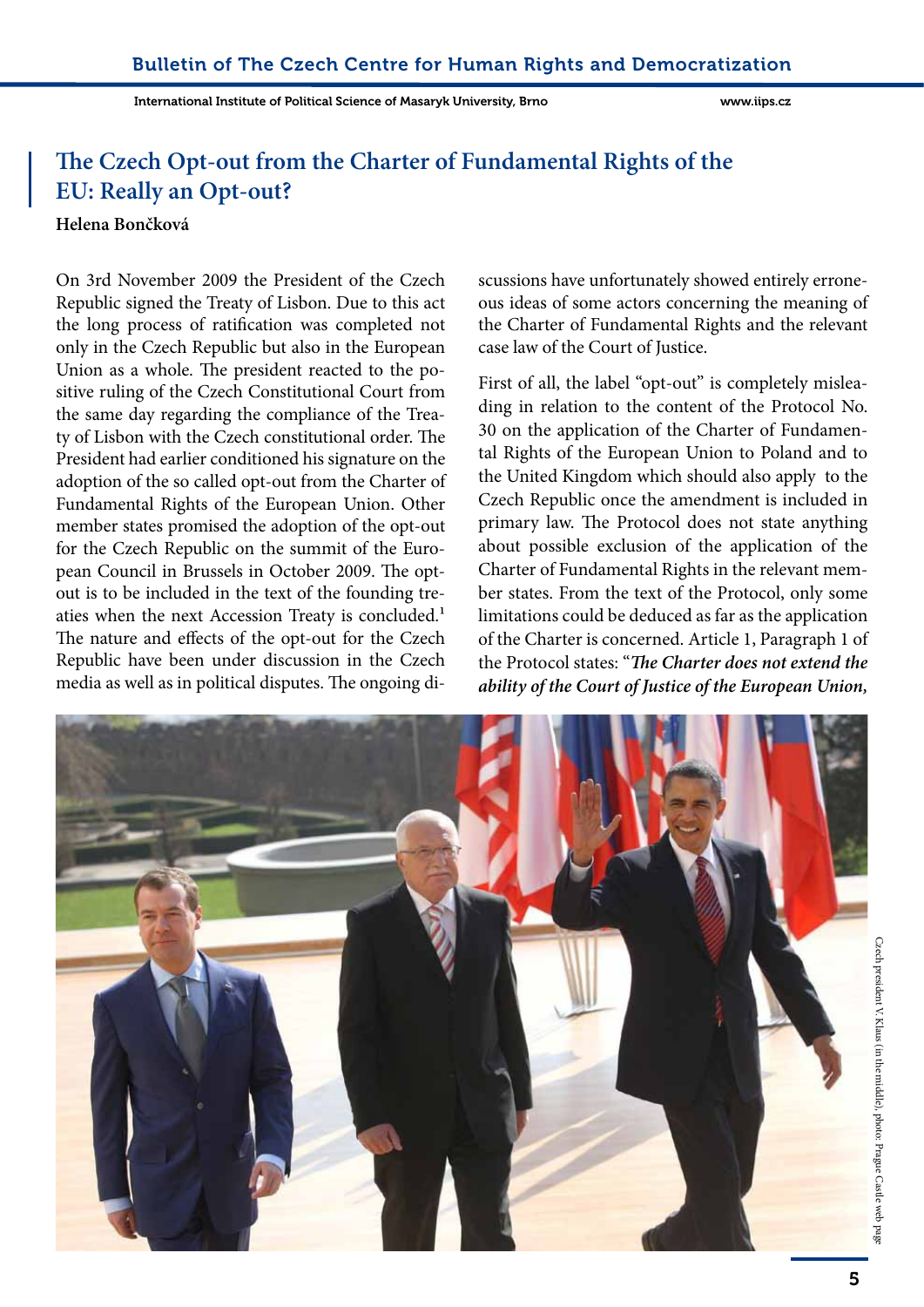International Institute of Political Science of Masaryk University, Brno www.iips.cz

*or any court or tribunal of Poland or of the United Kingdom, to find that the laws, regulations or administrative provisions, practices or action of Poland or of the United Kingdom are inconsistent with the fundamental rights, freedoms and principles that it reaffirms.*" The key wording in this paragraph is the formulation "does not extend the ability." When the member states are implementing EU law, the Court of Justice is competent to consider whether the measures in a question comply with fundamental rights.2 The Protocol does not exclude this competence of the Court of Justice; it states only that the ability given to the Court of Justice in this regard is not further *extended*.3

Article 1, Paragraph 2 of the Protocol stipulates that "*in particular, and for the avoidance of doubt, nothing in Title IV of the Charter creates justiciable rights applicable to Poland or the United Kingdom except in so far as Poland or the United Kingdom has provided for such rights in its national law.*" It is not true, therefore, that rights included in the Title IV of the Charter (social rights) will not be guaranteed to Czech nationals as some Czech media and politicians have suggested. On the contrary, Title IV of the Charter will apply as long as the rights encompassed in this Title are provided by national law. For the Czech Republic, it means that social rights will be applicable with almost no exception.4

Finally, the Article 2 of the Protocol provides that "*to the extent that a provision of the Charter refers to national laws and practices, it shall only apply to Poland or the United Kingdom to the extent that the rights or principles that it contains are recognized in the law or practices of Poland or of the United Kingdom.*" This article again does not state anything about the relevant rights or principles not to be applicable in the Czech Republic. The article provides that the rights or principles contained in the relevant provisions of the Charter will be recognized only to the extent in which they are recognized in the national law or practices.

To sum up, the Czech "opt-out" in fact does not represent any opt-out from the application of the Charter of Fundamental Rights of the EU as such. The negotiated limitations only correct possible effects of the Charter to some extent. The European Committee of the House of Lords came to the same conclusion in its extensive analysis of the Treaty of Lisbon as it refers to Protocol No. 30 mainly as to the interpretative protocol.<sup>5</sup>

Moreover, the future of the Czech "opt-out" is not certain at all. It will depend on the position of the Czech negotiators at the time of the conclusion of the next Accession Treaty as they could come to the conclusion that it is not necessary to persist on the necessity of the "opt-out" any more. The key player could also become the Czech Constitutional Court as according to its case law it is not possible to lower the established level of protection of human rights. Protocol No. 30 could represent exactly such a kind of lowering of the level of protection; therefore, the Czech Constitutional Court might come to the conclusion that the next Accession Treaty is not in compliance with the constitutional order of the Czech Republic. However, the ratification of international treaties is the competence of the president. Would President Klaus be willing to sign the Accession Treaty without the "opt-out?" There are still many questions raised by the negotiated "opt-out" which will have to be answered in future.



#### Notes:

1) See Brussels European Council 29-30 October 2009. *Presidency Conclusions*, on-line text (http://www.consilium.europa. eu/uedocs/cms\_data/docs/pressdata/en/ec/110889.pdf).

2) See Craig, P. – Búrca, G. de (2007): *EU law: Text, Cases, and Materials*, Oxford University Press, Oxford, pp. 395–402.

3) The same is stated for the courts or tribunals of Poland and the United Kingdom which are given on the grounds of their national laws certain ability to consider the compliance of the laws, regulations or administrative provisions, practices or action with the fundamental rights. The Protocol states therefore that such ability of the national courts will not be extended by the Charter of Fundamental Rights as well.

4) These rights are guaranteed by the Charter of Fundamental Rights and Basic Freedoms which constitutes a part of the constitutional order of the Czech Republic. They are also guaranteed in other laws, as well as they result from many international obligations of the Czech Republic, especially from the European Social Charter.

5) European Union Committee, House of Lords (2008): *The Treaty of Lisbon: an impact assessment*, on-line text (http:// www.parliament.the-stationery-office.co.uk/pa/ld200708/ldselect/ldeucom/62/62.pdf), pp. 101–107.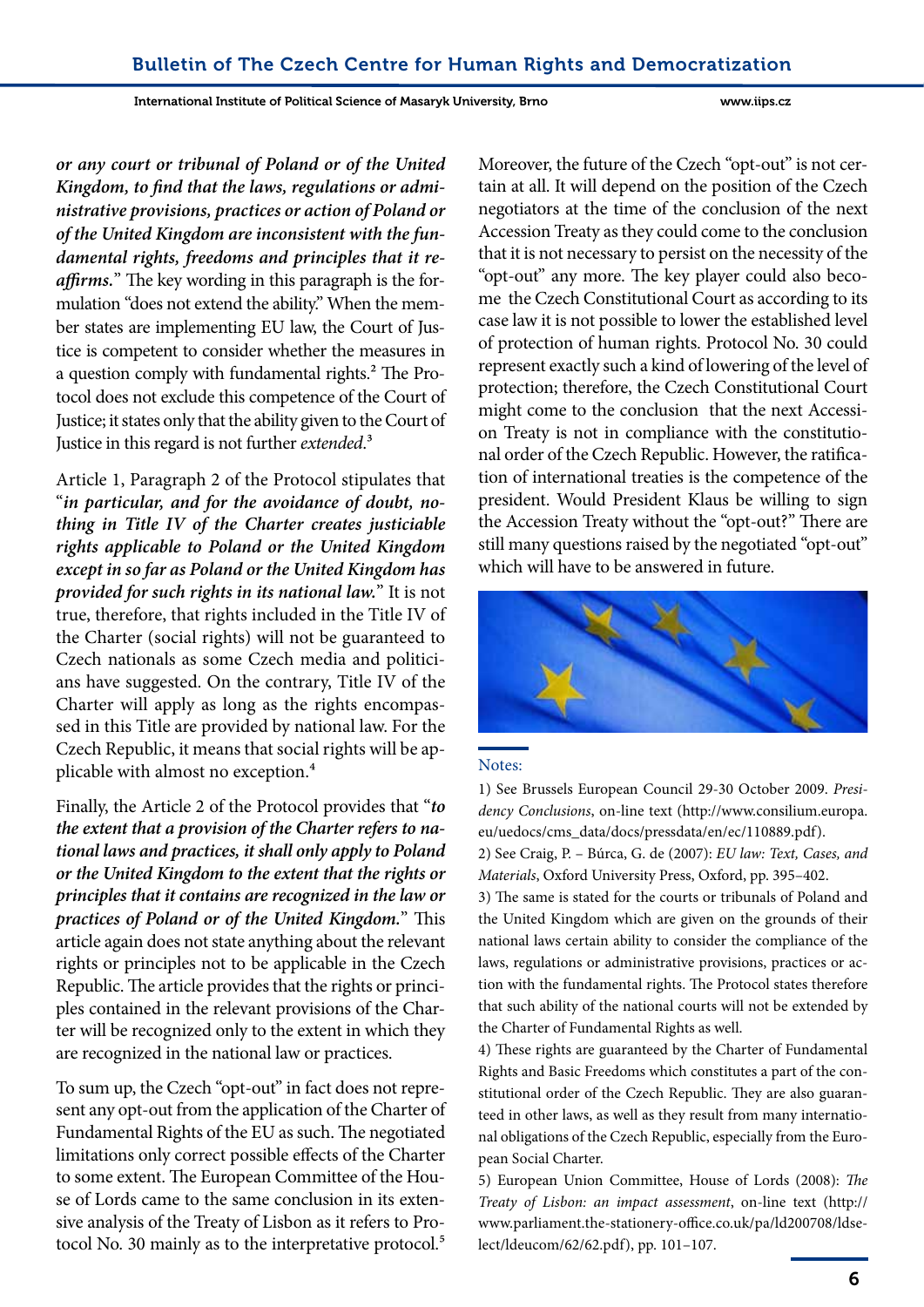# **Czech Workers' Party Dissolved by the Supreme Administrative Court**

**Ladislav Vyhnánek**

On February 17th, the Czech Supreme Administrative Court dissolved the Workers' Party ("Dělnická strana"); it was the first case of dissolution of a political party due to the nature of its political activities in Czech history (hereinafter also case *Workers' Party II*).

Such a decision of course inevitably involved human rights aspects. The freedom of association is guaranteed by many modern human rights catalogues, including the Czech one, but on the other hand we must take into account the rights of individuals or even entire groups of people whose fundamental rights may be threatened by activities of a political party. The Supreme Administrative Court made it clear that if a political party abuses the right of association (see Article 17 ECHR) and threatens the rights of others, it is necessary to limit its right to associate.

We have discussed our observations concerning this breakthrough judgment directly with Vojtěch Šimíček, the chairman of the "political parties" Chamber at the Supreme Administrative Court. In his opinion, the previous decision known as Workers' Party I was even more important, although the Government's proposal to dissolve the Workers' Party was then rejected. He explained this seemingly paradoxical view as follows: "While the first decision set out



the conditions – the Czech Republic as a democratic state based on the rule of law – for a dissolution of a political party, the second "only" applied pre-existing criteria in the specific situation."

In *Workers' Party II*, the Supreme Administrative Court concluded that all conditions for the dissolution of the Workers' Party were met: 1) it observed that the activities of the Workers' Party were illegal, 2) that they were attributable to that party, 3) that there was an imminent and sufficiently grave threat to the Czech political system (democracy, rule of law), and 4) the dissolution was a proportional measure.

According to Šimíček, a very rigorous debate had taken place before the case was decided. But some of the matters were literally undisputed. It was completely clear that many activities of the Workers' Party were illegal and attributable to the party. Here, the court relied primarily on evidence which showed that the Workers' Party cooperated with various neo-nazi groups (long parts of the judgments dealt with just describing relationships on the Czech extreme right-wing scene), whose representatives were, for example, top candidates of the Workers' Party in elections to the European Parliament. Regarding illegal activities, the Court noted that mere words (national socialist program, articles and speeches with racist, anti-semitic, xenophobic and homophobic content etc.) or symbols (i.e... symbols linked to the German national socialism) would not be enough to justify the dissolution of the party. On the other hand, the Court paid attention to some violent actions (the so called "Battle of Janov") and warned that words and symbols were accompanied and "finalized" by actual violent acts. Thus, in the Court's opinion the Workers' Party showed its readiness to bring the national socialist and racist program to life. However, it was difficult to determine whether illegal activities of the party constituted an imminent (and sufficiently grave) threat to democracy. The Supreme Administrative Court concluded that the Workers' Party, encompassing essentially all relevant extreme right and neo-nazi organizations can – at least at the local level – encourage violence against certain truly vul-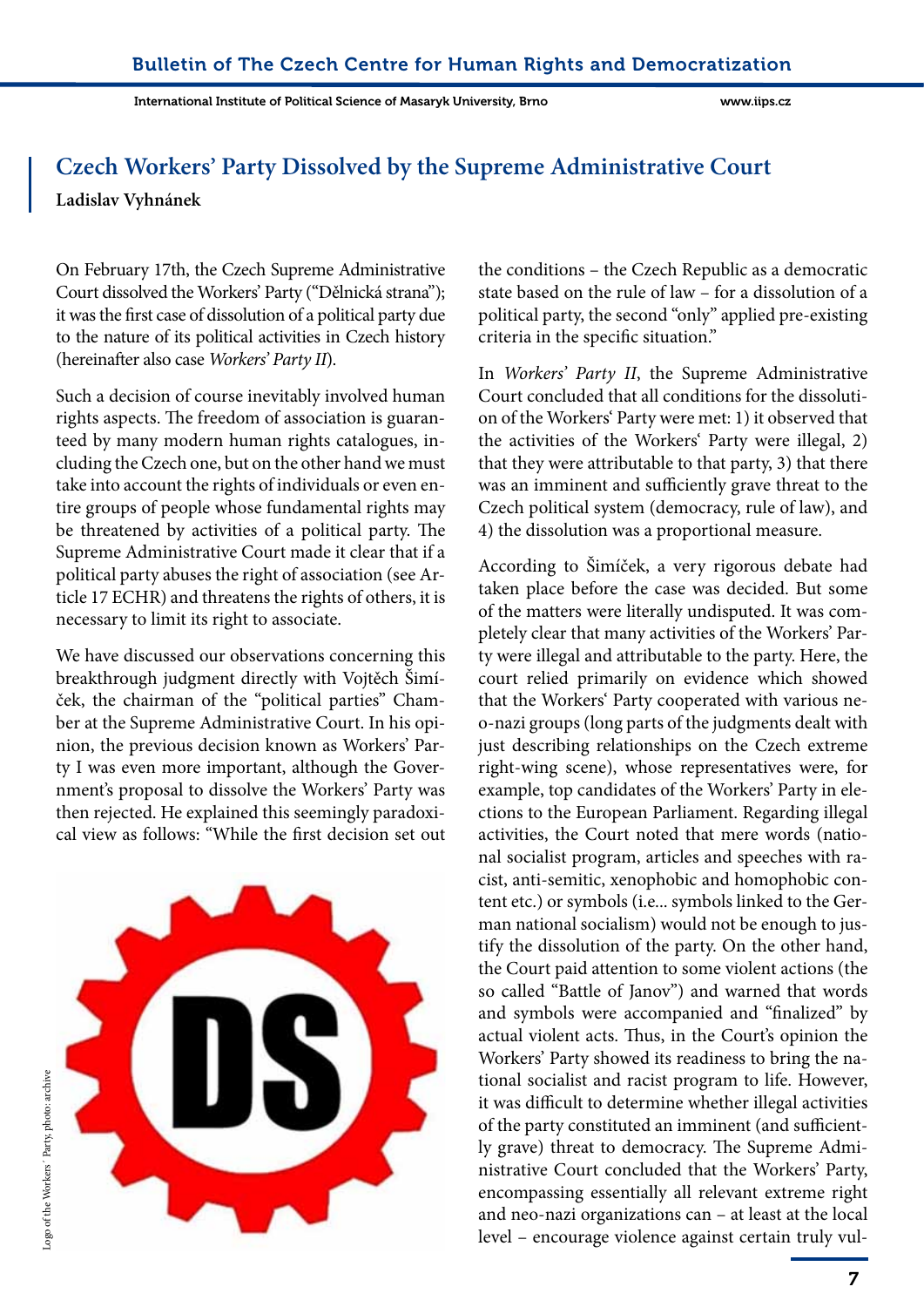International Institute of Political Science of Masaryk University, Brno www.iips.cz

nerable groups (Šimíček cited the "Battle of Janov" which would have probably ended up in bloodshed if there had not been hundreds of police officers to protect local citizens).

The question of proportionality was – according to Šimíček – quite controversial as well. But in the end, the Supreme Administrative Court came to the conclusion that the dissolution of the party was necessary and that other measures (such as assigning individual criminal responsibility in cases of violent attacks) would be insufficient to protect democracy and public order.

The decision has already been reviewed by the Constitutional Court of the Czech Republic which rejected all arguments put forward by the Workers' Party and agreed with the reasoning in *Workers' Party II*. If the Workers' Party decides not to drop the case, the issue will most likely be subjected to review by the European Court of Human Rights. The outcome of these proceedings is quite difficult to predict. The European Court of Human Rights has so far approved dissolution of only two political parties (in the cases *Refah Partisi v. Turkey* and *Batasuna and Herri Batasuna v. Spain*). There is a question whether judges in Strasbourg will be willing to share the view of their Czech colleagues that the dissolution of the Worker's Party was comparable to the Spanish case. Answering that question would be probably crucial for the outcome of the case, since the chamber of the Supreme Administrative Court led by Vojtěch Šimíček extensively cited the *Batasuna* case in its decision.



# **The Czech Centre for Human Rights and Democratization**

The Czech Centre for Human Rights and Democratization is an independent academic center focusing on impartial scientific research within the field of human rights and democratization. The Centre specializes in several areas which have been selected taking into account courses taught at the Dept. of International Relations and European Studies and at the Faculty of Law. They also reflect the academic interests of its members.

- 1. International Criminal Justice
- 2. The European System of Human Rights Protection
- 3. Foreign Policy and Human Rights
- 4. The Czech Republic and Human Rights

#### **Members of the Centre**

**Hubert Smekal** –Assistant Professor at the Dept. of International Relations and European Studies at the Faculty of Social Studies, Masaryk University; Assistant to the Director of the E.MA in Human Rights and Democratization for Czech Republic. **Lukáš Hoder**– PhD Candidate at the Dept. of International Relations and European Studies, FSS MU; Editor-in-Chief of the Global Politics Magazine, former lawyer at the Secretary of the Government Council for Human Rights of the Czech Republic. **Ľubomír Majerčík** – Legal Assistant at the European Court for Human Rights in Strasbourg; PhD Candidate at the Dept. of International Relations and European Studies, FSS MU.

**Ladislav Vyhnánek** – Assistant Professor at the Department of Constitutional Law and Political Science, Faculty of Law, Masaryk University; Assistant to the Judge at the Constitutional Court of the Czech Republic.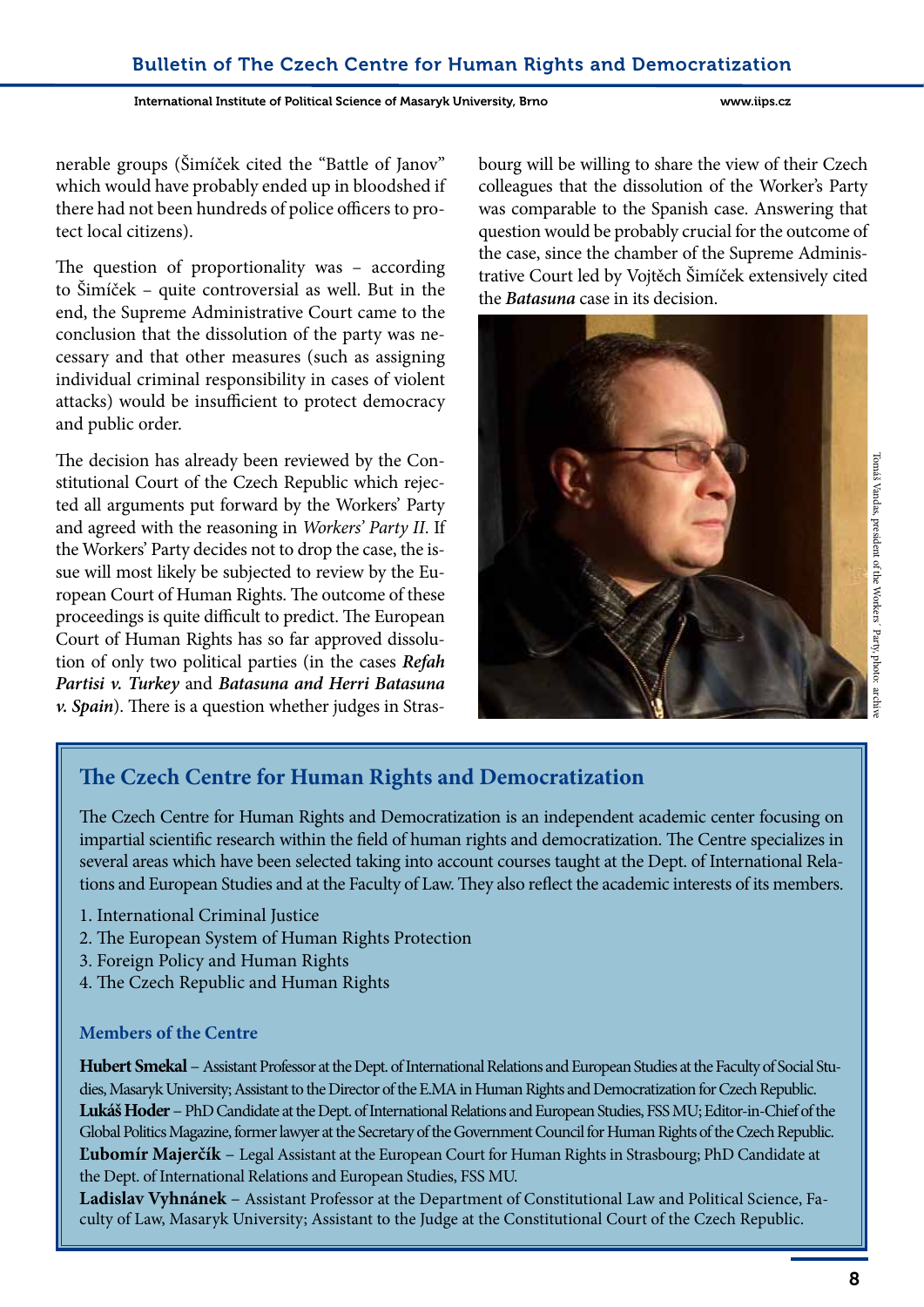# **Slovakia vs. Strasbourg Slovakia Ignores an Interim Measure of the European Court of Human Rights Hubert Smekal, Katarína Šipulová**

Slovakia has experienced a protracted judicial saga which ended in an executive intervention contravening an interim measure of the European Court of Human Rights. Mustafa Labsi, an Algerian citizen, was convicted *in absentia* in his own country of involvement in terrorist activities and sentenced to life imprisonment. After military training in Afghanistan, Labsi moved to Europe, specifically to Germany, where he obtained a falsified passport, entry visa, and other documents.

In April 2006, Labsi was detained by Slovakian police, while trying to enter the country from Austria without any official documents, and then arrested. His application for asylum, motivated by fear of being tortured in his home land and by personal ties to Slovakia, was dismissed and the county court conceded extradition to Algeria. After the case before the Supreme Court, the Constitutional Court ruled out the possibility of extradition with explicit reference to Article 3 of the European Convention of Human Rights (prohibition of torture). In addition, the European Court of Human Rights issued an order for interim measures in accordance with Rule 39 of the Rules of Court, requiring the Slovak Republic to refrain from extraditing Labsi until further notice.

Consequently, Mustafa Labsi was released, but Slovakian police arrested him immediately for not having a visa and official documents. He applied for asylum for a second time, but again without any success which was confirmed by the Supreme Court on 30 March, 2010. The Supreme Court emphasized the danger of organizing criminal activities from the Slovakian territory and also pointed to diplomatic guarantees concerning torture given by Algeria. Labsi's legal advisor received the judgment on 16 April, 2010 and did not even manage to file the constitutional appeal because the Minister of the Interior Robert Kaliňák decided on immediate extradition.

Slovakia knowingly disregarded the interim measure of the European Court of Human Rights, which relied on its settled case law concerning principle of non-refoulement to countries where fundamental rights of person are at stake, especially the right not be subjected to torture and inhuman treatment.

To sum up the whole complicated case – despite some judicial efforts, the executive branch intervened and the Minister of the Interior approved Labsi's refoulement. The ECHR has issued thousands of interim measures since 2005. Slovakia has become only one of a few cases which showed complete disregard to the measure.

*The Czech Centre for Human Rights and Democratization sent the Slovakian Ministry of Interior its reservations on the settlement of the situation.* 



*Avenue of Thoughts*

(Jean-Michel Folon), photo: Council of Europe

Avenue of Thoughts (Jean-Michel Folon), photo: Council of Europe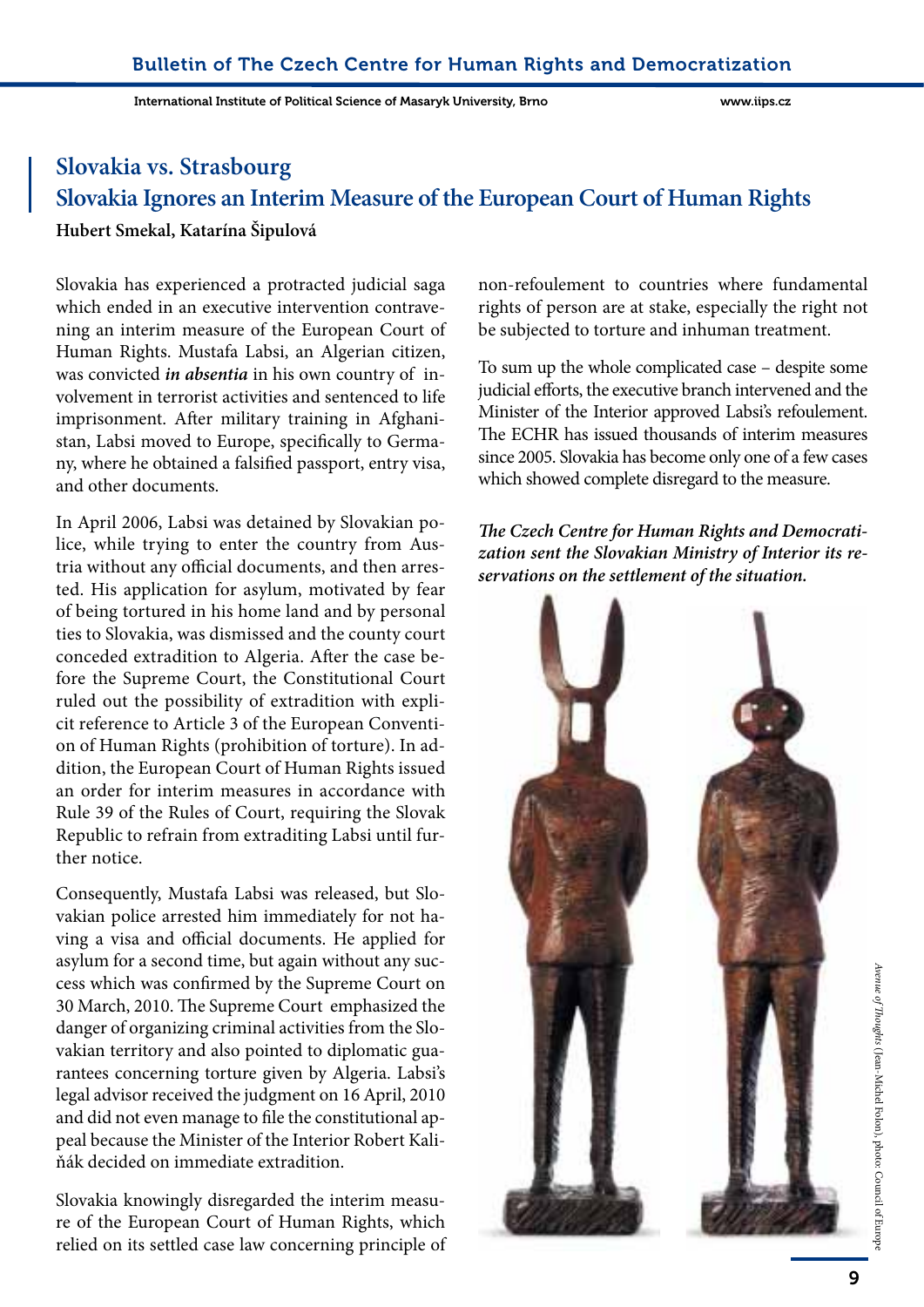# **Three Guantanamo Prisoners to be Transferred to Slovakia. Why not to the Czech Republic?**

#### **Tereza Kubíčková**

In January 2010 the Slovak government took a surprising step. Although it had signaled its intention not to join the group of states such as France, Denmark, Hungary, Italy and other European countries that had accepted Guantanamo prisoners or at least had expressed their positive attitude on this issue, on January 20 the Slovak Minister of Foreign Affairs Miroslav Lajčák announced that Slovakia would accept three Guantanamo detainees. "The Slovak Republic has decided to react positively to the request of the US government which is looking for the destination for persons ready to be released from Guantanamo detention camp," the Slovak Ministery of Foreign Affairs announced on their website in January 2010.

Slovakia endorsed the European Union and the United States of America joint statement from June 15 2009 on the closure of the Guantanamo Bay detention facility and future counter-terrorism cooperation. The principles of the extradition of Guantanamo inmates were



negotiated by EU foreign policy ministers in April 2009 while the Czech Republic was holding the EU Presidency. Every EU member state has the right to decide whether it accepts some detainees or not. The number of transfered persons should not exceed fifty. Germany in particular has insisted on a categorical refusal of Guantanamo inmates. The Czech Republic has not been willing to undergo the security risks that the "new transatlantic counter-terror strategy" entails. The EU-US joint statement is considered to be a refusal of the former US counter-terror policy represented by George W. Bush's administration and it is also understood as the bilateral commitment to apply international law principles to the "War on Terror." The Slovak ministry stated that this was a "gesture of solidarity" in support of President Barack Obama's foreign policy. According to the Slovak Ministery website, Lajčák said, "Slovakia also expresses its support to the policy of the new American President B. Obama who has brought a new atmosphere into international relations and a new approach of his administrative to its foreign partners."

The Slovak government has applied a well-proven foreign policy method of strenghtening partnership through the counter-terrorism cooperation. The American side has reacted immediately. The US Embassy in Slovakia released a following statement: "The United States welcomes the announcement today by Slovak officials that the Government of Slovakia will accept three Guantanamo detainees for resettlement. The United States appreciates this act as a productive step in realizing President Obama's vision of closing the Guantanamo Bay detention center once and for all. We have had fruitful cooperation with Slovak authorities on this issue and will continue to collaborate as called for by our Slovak allies."

It seems that the main Slovak reason for accepting Guantanamo detainees is to promote the partnership between Slovakia and the USA. The Czech Republic has been presenting itself to be a long-term American partner, yet, it is not planning the same political gesture as Slovakia. What are the reasons for the Czech negative answer to the US request?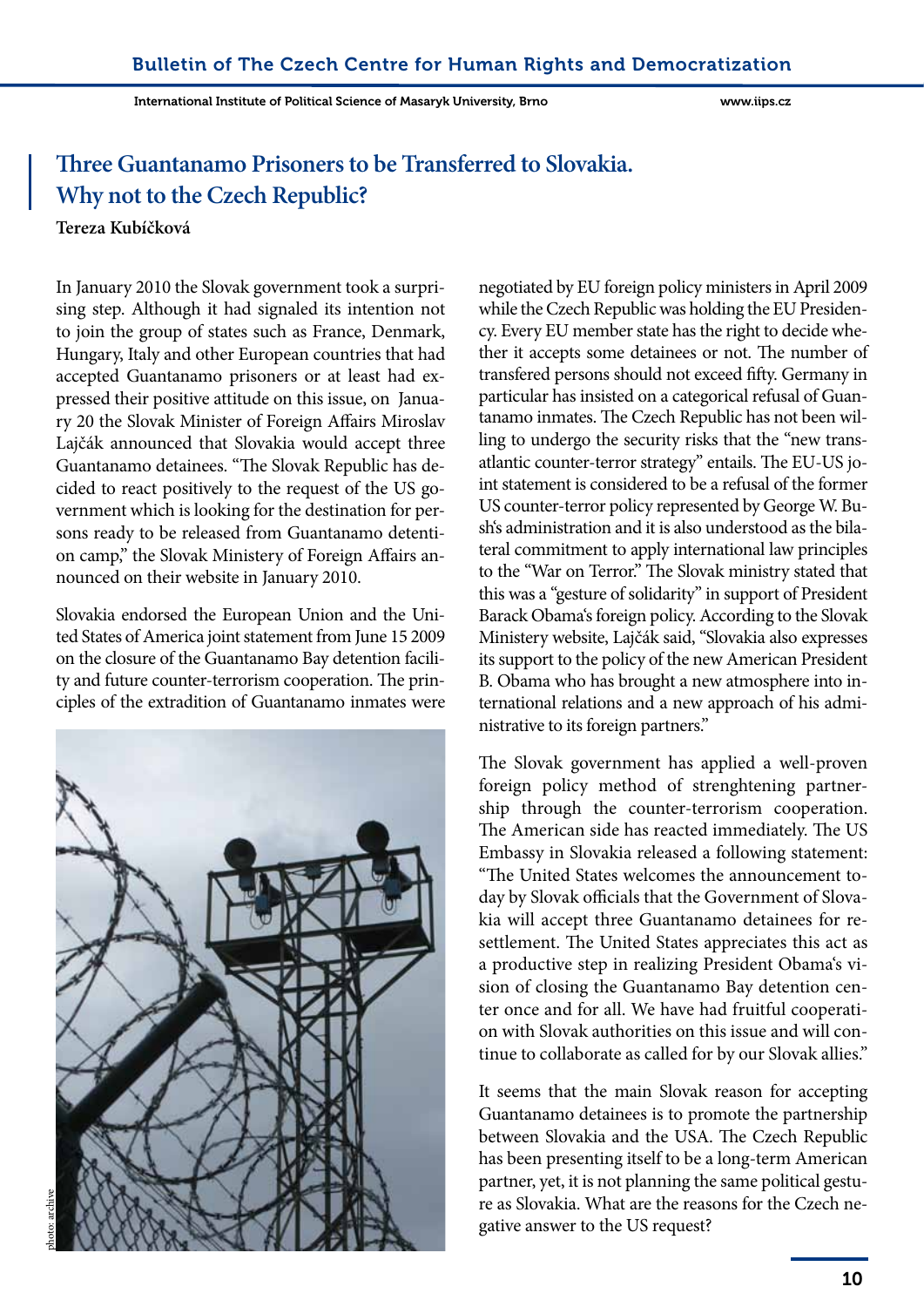International Institute of Political Science of Masaryk University, Brno www.iips.cz

The problem of accepting the Guantanamo inmates became a political issue in the Czech Republic in January 2009 after President Obama presented his project of closure of Guantanamo Bay detention center in one year. The Czech political representatives reakted to this agenda quite promptly, arguing that the Czech Republic has never protested against the Guantanamo detention center. In media as well as on the scholarly level, the discussion took on a more defined shape. The pros and cons are well summed up in articles by Daniel Anýž and Tomáš Němeček in Hospodářské noviny as well as the *Politica Mundi* blog, which gives the views of Ľubomír Majerčík. All articles are available in Czech language.

But even after the change of the government, the new Czech Minister of Interior Martin Pecina still refused accepting the Guantanamo detainees, stating "We have no information that the people there could possibly have any relation to the Czech Republic, for example that they are Czech citizens or they have their family here. That is why we don't want to play the activist part and enthusiastically claim that we are ready to accept someone that we know nothing about and who knows nothing about the Czech Republic". (Hospodářské noviny, 2009)

This means that usually inconsistent Czech foreign policy has proven to have an unprecedented continuity. Is it possible to perceive this unity in appoach of the Czech former and current representatives as a reaction on the "insult" – the decision not to build the radar base in the Czech Republic? Michal Kořan from the Czech Institute of International Relations does not think so. He assumes that the task of radar base is not linked to the Guantanamo issue. By contrast, the Czech EU presidency actually facilitated the above-mentioned compromise of isolated decisions by individual EU member states in the task of accepting detainees. In addition, the Czech Ministery of Interior had been against the Guantanamo inmates in Czech prisons before the Americans stopped the Czech radar base project. Reasons for these coherent Czech positions are not perfectly clear but nevetheless, this shared opinion of the Czech representatives on this sole foreign policy issue presents a remarkably unique situation.

By its positive attitude, Slovakia in some way continues a consistent foreign policy as well. The Guantanamo detainees transfer can be regarded as a follow-up to the earlier placement of Veselin Šljivančanin, the former Yugoslav People's Army commander, who was found guilty of war crimes by the International Criminal Court for the Former Yugoslavia. Šljivančanin has been placed in the Slovak prison of Leopoldov.

Despite pragmatic reasons that Slovakia could have, the country has been broadcasting a signal (perhaps an unintended one) that it is aware of its commitments to international law. The probability that we will be witnessing transfers of those sentenced by the ICTY, the IRTY, or the ICC to Slovakia is negligible. But it is still definitely much more probable than that the detainees will be transferred to the Czech Republic.

#### Resources

1) "United States Transfers Three Guantanamo Bay Detainees to Slovakia." US Department of Justice. 25 Jan 2010 (online text http://www.justice.gov/opa/pr/2010/January/10-ag-078.html)

2) "Guantanamo: Gesto podpory voči B. Obamovi a pomoc pri riešení problému." 20 Jan 2010 (online text http:// www.mzv.sk/servlet/content?MT=/App/WCM/main.nsf/ vw\_ByID/ID\_C0B1D-004B5A332B2C1257627003301E7\_ SK&OpenDocument=Y&LAN-G=SK&PAGE\_NEWSVIEWMAINJDRK-7X8F93=2&TG=Blank-Master&URL=/App/ WCM/Aktualit.nsf/%28vw\_ByID%29/ID\_4D-CFD22DCF808E8CC12576B1002FBE7A)

3) "EU and US draw up plans for new counter-terrorism regime." 15 Sept 2009 (online text http://www.guardian. co.uk/world/2009/ jun/15/european-union-us-obama-counter-terrorism)

4) Embassy Statement on Slovak Decision to Accept 3 Guantanamo Detainees. (online text http://slovakia.usembassy.gov/ embassy-statement-on-slovak-decision-to-accept-3-guantanamodetainees-january-19-2010.html)

5) "Pecina: Nemáme v plánu přijmout žádného vězně z Guantánama." Hospodářské noviny. 04.06.2009. (online text http:// domaci.ihned.cz/c1-37334960-pecina-nemame-v-planu-prijmoutzadneho-vezne-z-guantanama).

6) Šipulová, K. "ICTY: Veselin Šlivajčanin si pravdepodobne odpyká trest na Slovensku." (Bulletin Centra pro lidská práva a demokratizaci, č. 2, leden 2010)

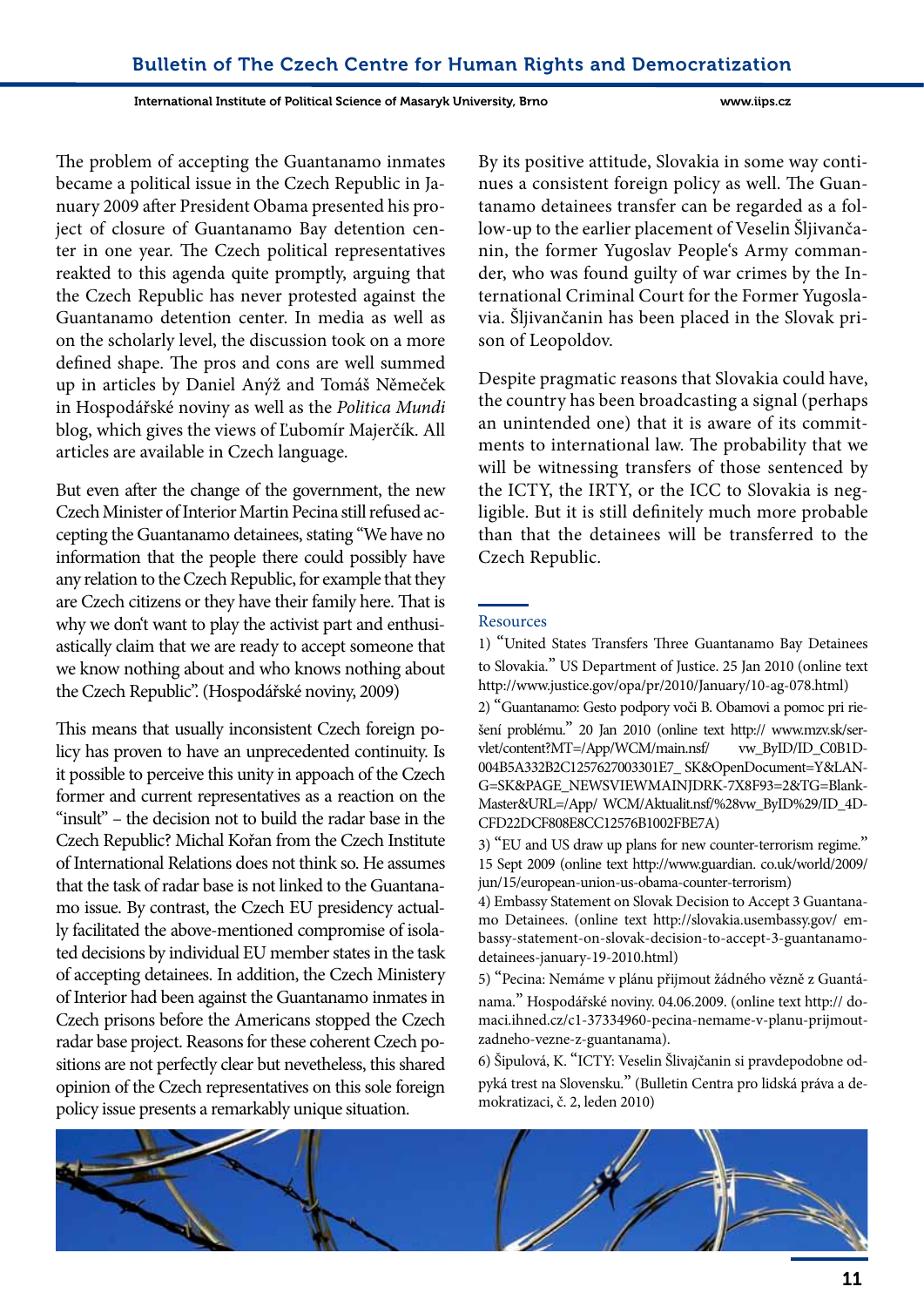# **Human Rights and Elections Programs of Czech Political Parties in the 2010 Parliamentary Elections**

**Ladislav Vyhnánek**

For the May 2010 elections to the Chamber of Deputies we prepared a brief review of Czech political parties' programs concerning human rights. A mere reference to a program framed for one election will of course not be enough to make any long-term conclusions; on the other hand, inclusion (or absence) of human rights aspects in the program can suggest whether the party and its supporters consider these issues to be important or not. To avoid accusations of partiality, we try not to comment on specific ideas of parties, though the authors had to muster every effort to hold back some quips. We chose parties that had already been represented in the Chamber, along with some with a real chance of election success and surpassing the 5% threshold. Taking into account that some of our anticipations were wrong, we can see after elections that we had omitted some parties and some on the other hand lost their support so much, that they have no longer seats in the Chamber. Election turnout reached quite high levels; nearly 63% of those able to vote exercised their suffrage. Parties are introduced in alphabetical order.

#### **The Czech Social Democratic Party (ČSSD)**

ČSSD included a chapter called "Protection of life, freedom, and other rights" which addresses mainly issues of the judicial system. Apart from universal statements and a traditional emphasis on shortening the duration of legal proceedings, ČSSD's program contains some concrete ideas for reforms: broadening access to free legal help (but it is not further stated if this includes assisting *pro bono* projects etc.) and lowering court fees. ČSSD's program traditionally emphasizes social rights (free education, health and social services), and this has been continued. Special attention is devoted to the fight against extremism and discrimination (concepts for novelization of antidiscrimination law, free legal help for victims of discrimination). ČSSD shared one of main issues of this year's elections: they supported introduction of some aspects of (semi) direct democracy (direct election of the president, referenda). The party experienced a Pyrrhic victory when it received the most seats in the lower chamber (56 of 200 mandates, 22.09% votes), but it lost 18 seats compared to the last election and had little chance to build a governing coalition. Consequently, the chairman of ČSSD resigned.

#### **The Christian Democratic Union – Czechoslovak People's Party (KDU-ČSL)**

KDU-ČSL stresses protection of social rights and of the family as such in its program. The Christian Democrats also underscored their adherence to protection of human rights and stated that they wouldn't take part in any government that would "cease to support human rights in the Czech Republic and in the world." Concerning specific ideas, KDU-ČSL considered health care "as a public service and a right to health care as given by the Charter of Basic Rights

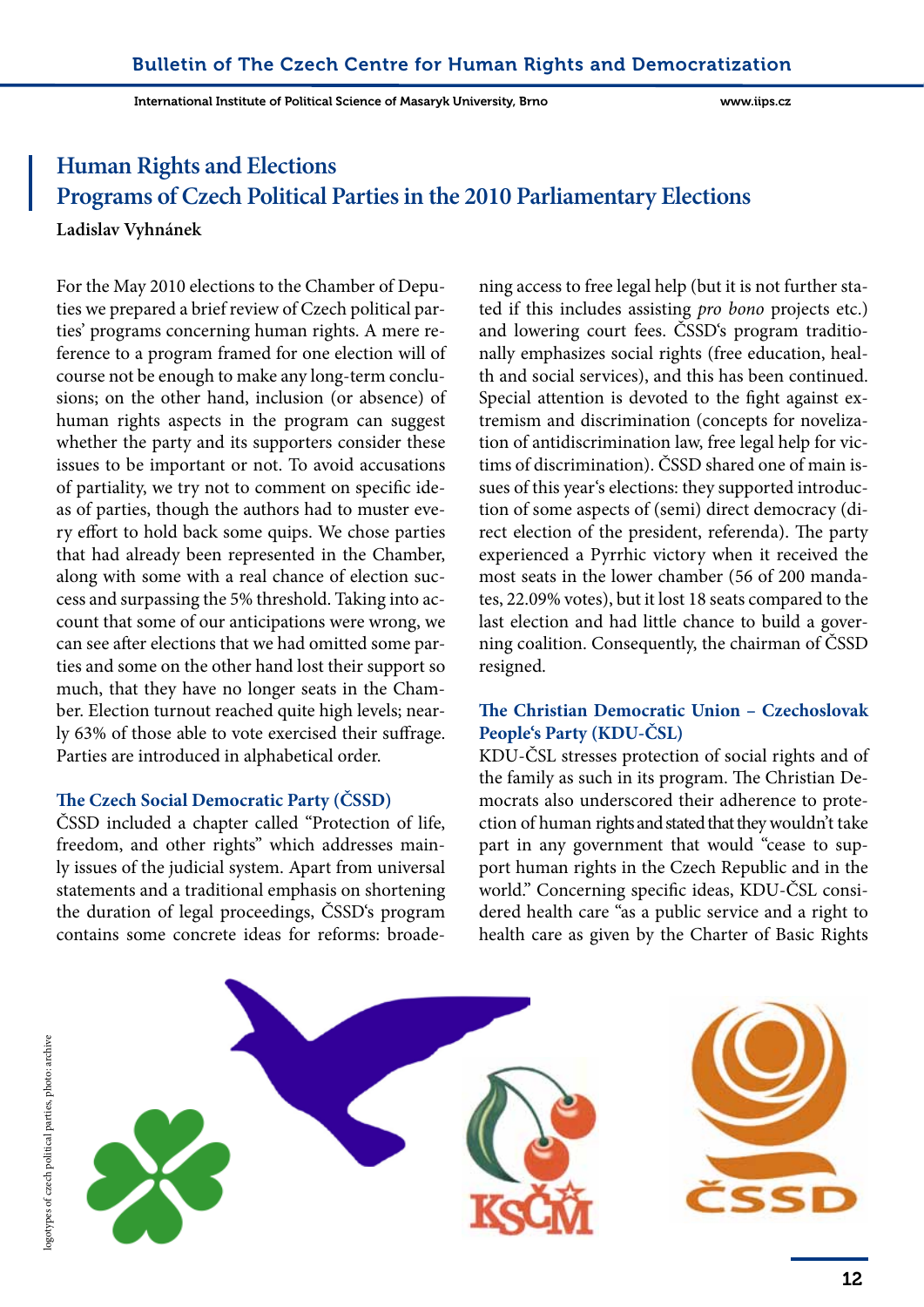International Institute of Political Science of Masaryk University, Brno www.iips.cz

and Freedoms." In the field of justice and human rights, KDU-ČSL presented an innovative concept, according to which a judge would pay all expenses made by improper judgements which caused defeats of the Czech Republic in front of international courts or similar institutions (any notion of the principle of judicial independence was omitted). The traditional parliamentary party began its slip towards irrelevance because they lost all of their 13 seats and they are no longer represented in the Chamber of Deputies.

#### **The Communist Party of Bohemia and Moravia (KSČM)**

The part of KSČM program called "Democracy and human rights – KSČM as a guarantor of democracy" contained some specific notions of human rights and democracy, especially those related to the participation of the public in decision-making (referendum, direct presidential elections). Special attention was paid to social rights, rights of employees and unions, and to the status of women's organizations. KSČM also fought (albeit not bothering with providing any details) for freedom of speech, scientific research, and artistic expression. The position of the Communist Party did not record any dramatic changes; it remains a strong fraction in the Lower Chamber holding 26 seats, based on the preferences of 11.27% voters.

#### **The Civic Democratic Party (ODS)**

ODS touched the issue of human rights briefly, but quite directly: "[H]uman rights will always be a sum of rights and freedoms of individuals enabling them to live their lives in accordance with their own preferences and to seek their own way to happiness. We won't let human rights be changed by demands of various minority groups against the majority, we won't let human rights be mistaken for demands against others. We will never support socalled positive discrimination." ODS has also supported special protection for rights of ownership and a narrow definition of "the public interest" for the purposes of expropriation. Civic Democrats also did not forget (as almost all the parties in every election) the issue of direct presidential elections.

After bitter internal disputes, the Civic Democrats experienced a loss in popularity, votes of 20.22% of participating of voters brought 53 seats, which is 28 less than in the previous term. ODS still prevailed as the leading governmental party, with a new and promising chairman.





#### **Citizen's Rights Party (SPO)**

SPO focused on two aspects concerning human rights: stronger participation of citizens (direct elections for positions of the president, regional officers and mayors) and maintaining social rights standards.This new party led by ex-PM Miloš Zeman failed to reach the minimum 5% threshold for entering the Chamber of Deputies.

#### **Public Affairs (Věci veřejné)**

VV's program was focused on the hot issue of direct democracy. The Public Affairs Party refused the concept of "positive discrimination" and emphasized completion of the restitution of agricultural property as well as protection of the environment and public lands. One particularly remarkable statement is the degree to which VV considers human rights to be universal and its goal of strengthening the role of human rights in foreign policy. The Public Affairs Party earned 24 seats after convincing 10.88% voters.

#### **Green Party (Zelení)**

The most detailed program concerning human-rights issues was issued by the Green Party. Besides popular issues widely promoted by other parties as well (e.g. social rights and direct democracy), the Green Party voiced its opposition to an anti-free speech "muzzle" law (and it was apparently the only party that referred to the case law of European Court of Human Rights in its program). Special subchapters were also dedicated to the rights of children, consumer protection and help to immigrants. The Greens experienced the same fate as Christian Democrats and lost all six of their mandates, because the 2.44% of votes cast for them was not enough to gain a seat in the Chamber.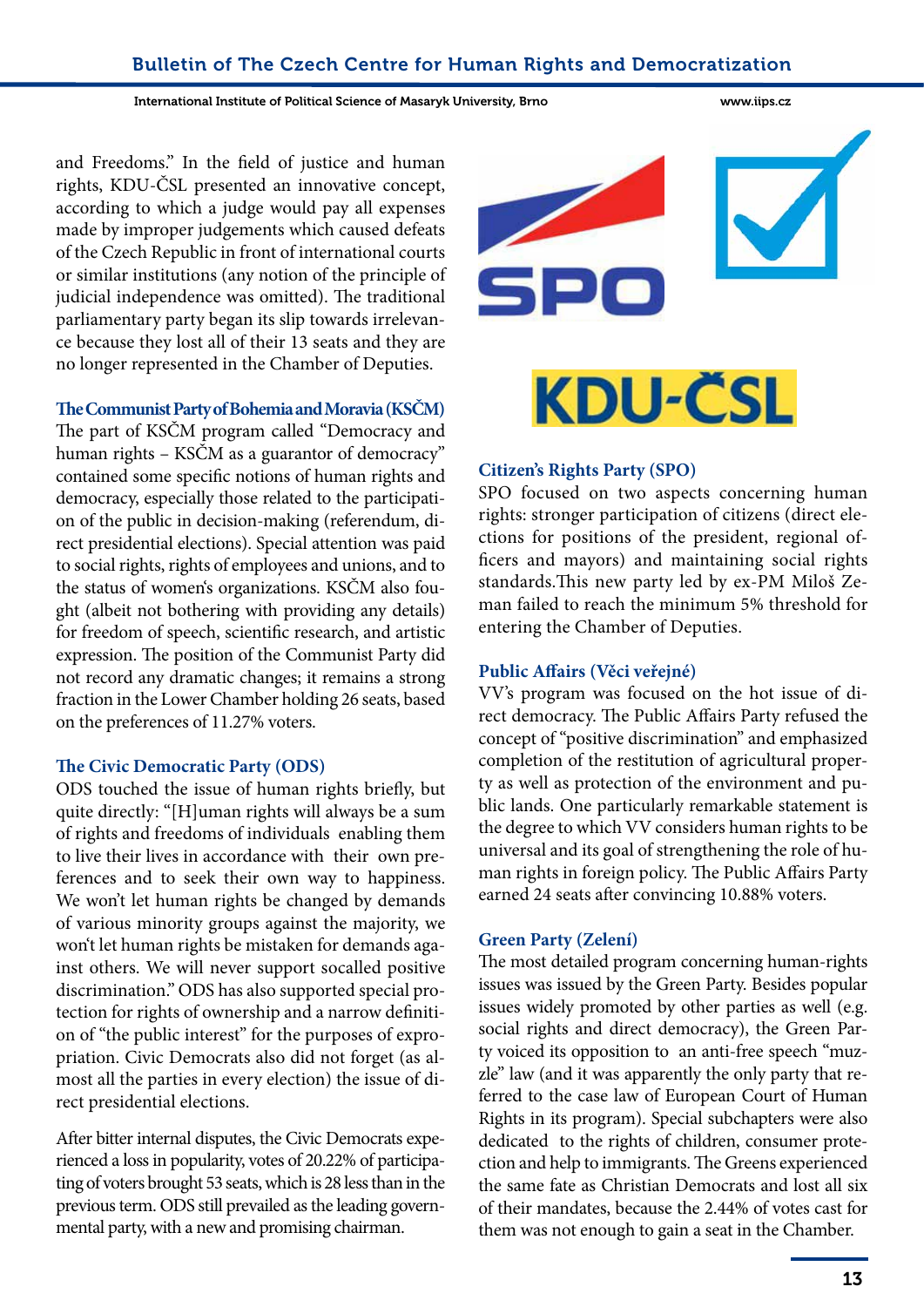# **Compensation for Non-pecuniary Damages Caused by Illegal Sterilization Ivan Prouza**

In October 2009, the Constitutional Court of the Czech Republic decided on one of the most scrutinized cases of the year. Just after giving birth to her second child, Mrs. H. F. was sterilized by physicians at Vítkovice Hospital in Ostrava. She claimed that due to the impossibility of having more children, there was a breach of her dignity and she demanded compensation of one million CZK.

The Constitutional Court agreed with previous decisions of civil courts and found that adequate consent for the surgical intervention was missing. Mrs. H. F. appealed after 3 years and therefo-



re the right for monetary satisfaction as a material claim had expired, according to Czech legal order. She only had a right to an apology. Though there is no legal remedy against decisions of the Constitutional Court, attorneys from the League of Human Rights, an NGO who represent her, are preparing a complaint to the European Court of Human Rights in Strasbourg.

It is worth mentioning that there have been additional cases of sterilization in the Czech Republic. According to the ombudsman's investigation, there have been at least 58 cases of such mistreatment of women. Roma activists also reported similar procedures in Hungary, Bulgaria, and Romania, but the most widespread use of sterilizations was recorded in the Czech Republic and Slovakia.

Only one woman has been awarded compensatory damages of 200,000 CZK so far. The Czech Government expressed compassion and the Minister for Human Rights added that it is only the first step and more measures, such as changes in legislation, focusing on informed-consent requirements and possible financial compensation, will be implemented.

# **Czech Racial Discrimination Report for the UN**

#### **Ivan Prouza**

The Office of the Minister for Human Rights recently submitted a periodic report concerning the obligations enshrined in the International Convention on the Elimination of All Forms of Racial Discrimination to the UN. The Report covers the term between 1 April 2005 and 31 July 2009. It will be presented and discussed before the UN Committee on the Elimination of Racial Discrimination.

The report deals with the internal situation in the Czech Republic, but also highlights the efforts to integrate Roma people during the Czech Presidency of the EU. The role of the Minister for Human Rights is emphasized, as well as recent legislation efforts (e.g. a new Criminal Code or Antidiscrimination Law), improvements in police officers' treatment of members of national minorities, and a strengthened fight against rising extremism.

The report contains data on rates of racially motivated or extremist crimes, and subsequently analyzes the specific human rights situation. Finally, means of protection and prevention are described. In addition, the report presents statistics concerning numbers of immigrants, accepted asylum seekers, and their countries of origin.